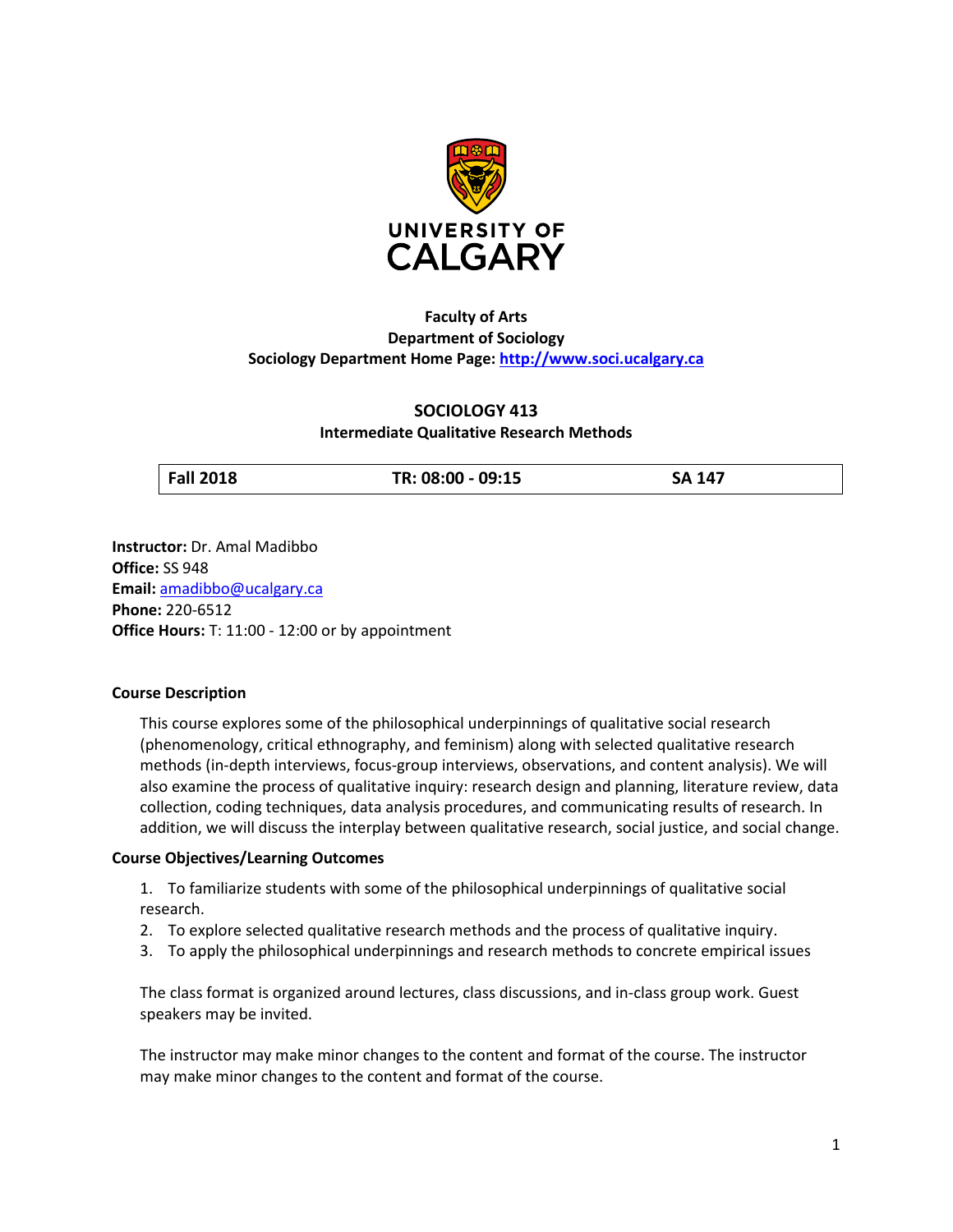## **Required Textbooks, Readings, Materials**

(Available at UofC Bookstore) Van den Hoonaard, Deborah K. 2011. Qualitative Research in Action, A Canadian Primer. Don Mills: Oxford University Press. (Available through the UofC bookstore). The course additional required readings are posted on the Soci 413 D2L (D2L:https://d2l.ucalgary.ca/d2l/|) or my.ucalgary.ca

### **Methods of Evaluation**

Your final grade for this course will be based on: two (2) in-class tests, three (3) written assignments, a research project proposal, a final research project proposal, and class participation (in-class group work).

**Tests: The first test** will be held on Tuesday Sept 25 and **the second** on Thursday Dec 6. They each worth 10% of your course grade.

These tests questions are based on required readings and lecture notes. These are not cumulative and will consist of short answer questions, and short-essay questions.

**Written assignments**: Three (3) written assignments will respectively focus on: 1) interviewing, 2) observation, and 3) content analysis. Each assignment worth 10% of your semester grade and consists of: 1) a title page, 2) four (4) double-spaced pages content (12 font, Times New Roman), and 3) a bibliography. The bibliography of each assignment includes 3-5 sources (2 course articles and/or chapters, and at least 1 non-course article and/or chapter). The assignments are due respectively on: Thursday Oct 11 (Assignment 1 - Interviewing), Thursday Oct 25 (Assignment 2 - Observations), and Tuesday Nov 1 **(**Assignment 3 - Content Analysis). More information about these assignments will be provided in class.

**Research Project Proposal:** A research project proposal of three (2-3) double-spaced page (12 font, Times New Roman), not including the bibliography and title page**,** is due on Thursday Nov 8 and worth 10% of your course grade. The proposal identifies the research topic you choose to investigate, your main argument (why you find this topic intriguing), review of relevant literature (1-2 non-class articles and/or chapters), your research questions (3-4 questions), the methodology you plan to utilize and the significance of your research. The bibliography consists of a list of 4-6 sources you plan to use. The sources may include journal articles, book chapters, one (1) internet source, and one (1) film/documentary. The bibliography incorporates two (2) course assigned readings. More than one chapter from the same book count as one chapter.

**Final Research Project:** Your research project will be between eight and ten double-spaced pages (12 font, Times New Roman), not including the bibliography and the title page, is due on Tuesday Dec 4**.** It worth 30% of your course grade. The research project needs to include:

- **1. A Title Page:** Consists of your name and student number, the topic's title, the course's title and number, and the instructor's name.
- **2. An Introduction**: identifies your topic and the overview/summary of the main themes, issues and objectives discussed in the project.
- **3.** A relevant **literature review** (2-3 non-class articles and/or chapters)
- **4.** A thorough discussion of **your methodology**: data collection and analysis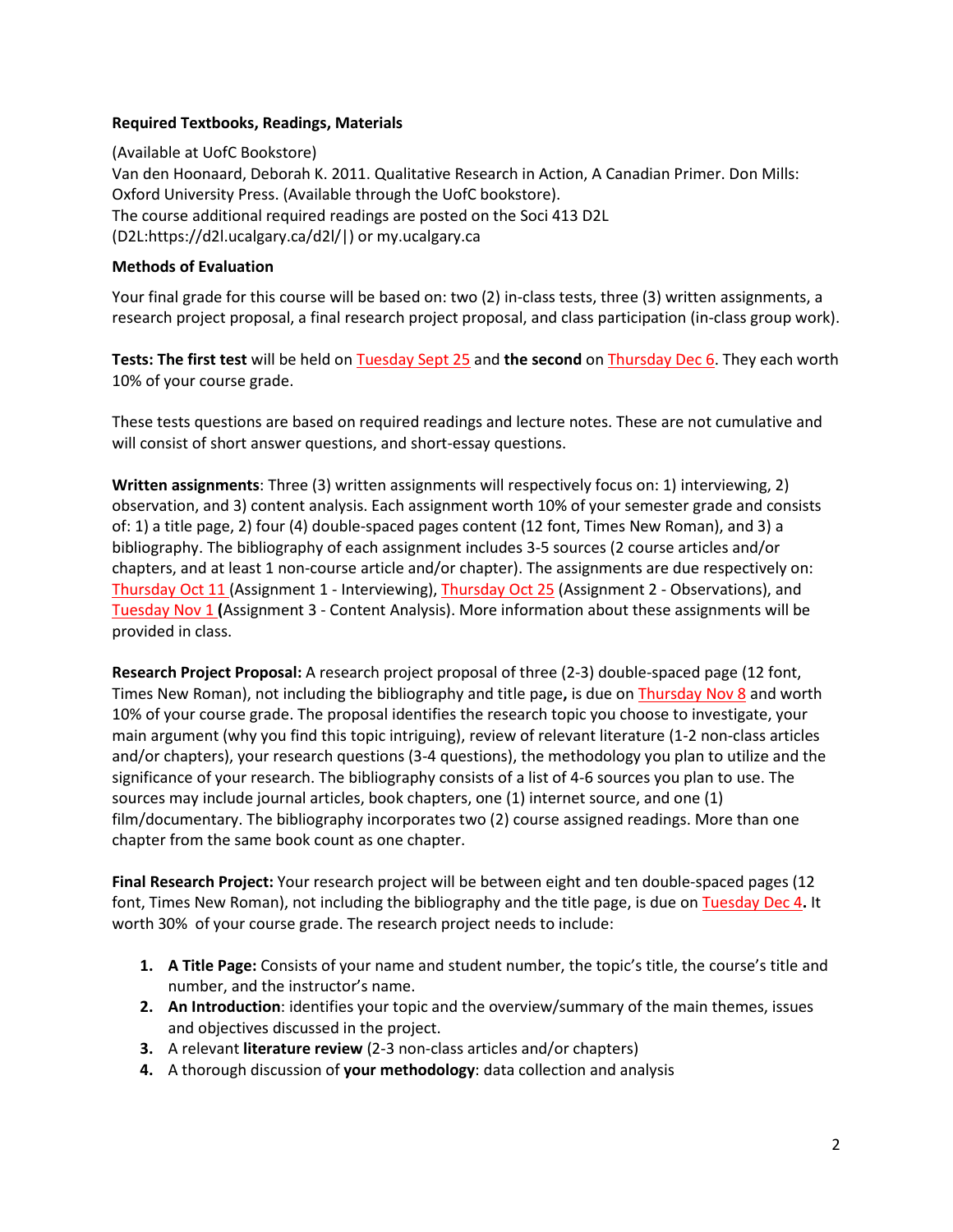- **5. Analysis:** Analyzes the main concepts, themes and issues. You need to be analytical (not only describing concepts and themes, but explaining why and how they occur).
- **6. A Conclusion**: Summarizes the topic discussed and the findings of your research.
- **7. A Bibliography**: A list of the sources used in your research project (8-10 sources). The sources may include: journal articles, book chapters, two (2) internet sources, one (1) film/documentary. The bibliography incorporates three to four (3-4) sources from the course's materials (at least 2 articles). More than one chapter from the same book count as one chapter.

All course written assignments need to be written in essay-format: paragraphs and full sentences.

10% will be deducted from the mark you earn on your written assignments per day if they are late.

**Referencing:** All course written assignments should consist of proper referencing in the body of the paper, as well as in the bibliography section at the end of the paper. You may choose to use the style of the American Psychological Association (APA) below:

**An example** of a style you may wish to use in the body of your paper is the following:

Freire (2008) found that knowledge production shapes and is shaped by a number of social determinants.

**Example** of a style you may wish to use in the bibliography section are the following:

- 1. Holloway, I., & Todres, L. (2003). The status of method: Flexibility, consistency and coherence. *Qualitative Research*, *3*(3), 345-357.
- 2. Polkinghorne, D.E. (1989). Phenomenological research methods. In R.S. Valle & S. Halling (Eds.), *Existential-phenomenological perspectives in psychology* (pp.44-60). New York, NY: Plenum Press.

**Class participation:** the in-class group work worth 10% of your course grade.

#### **Final Exam Information**

NA

#### **Breakdown, Weight, and Due Date of Student Evaluation**

| Assignment / Test                 | <b>Due Date</b> | % Grade |
|-----------------------------------|-----------------|---------|
| Test 1                            | Tuesday Sept 25 | 10%     |
| Test 2                            | Thursday Dec 6  | 10%     |
| Assignment 1- Interviewing        | Thursday Oct 11 | 10%     |
| <b>Assignment 2- Observations</b> | Thursday Oct 25 | 10%     |
| Assignment 3- Content             | Tuesday Nov 1   | 10%     |
| Analysis                          |                 |         |
| Research project proposal         | Thursday Nov 8  | 10%     |
| Final research project            | Tuesday Dec 4   | 30%     |
| Class participation- in-class     |                 | 10%     |
| group work                        |                 |         |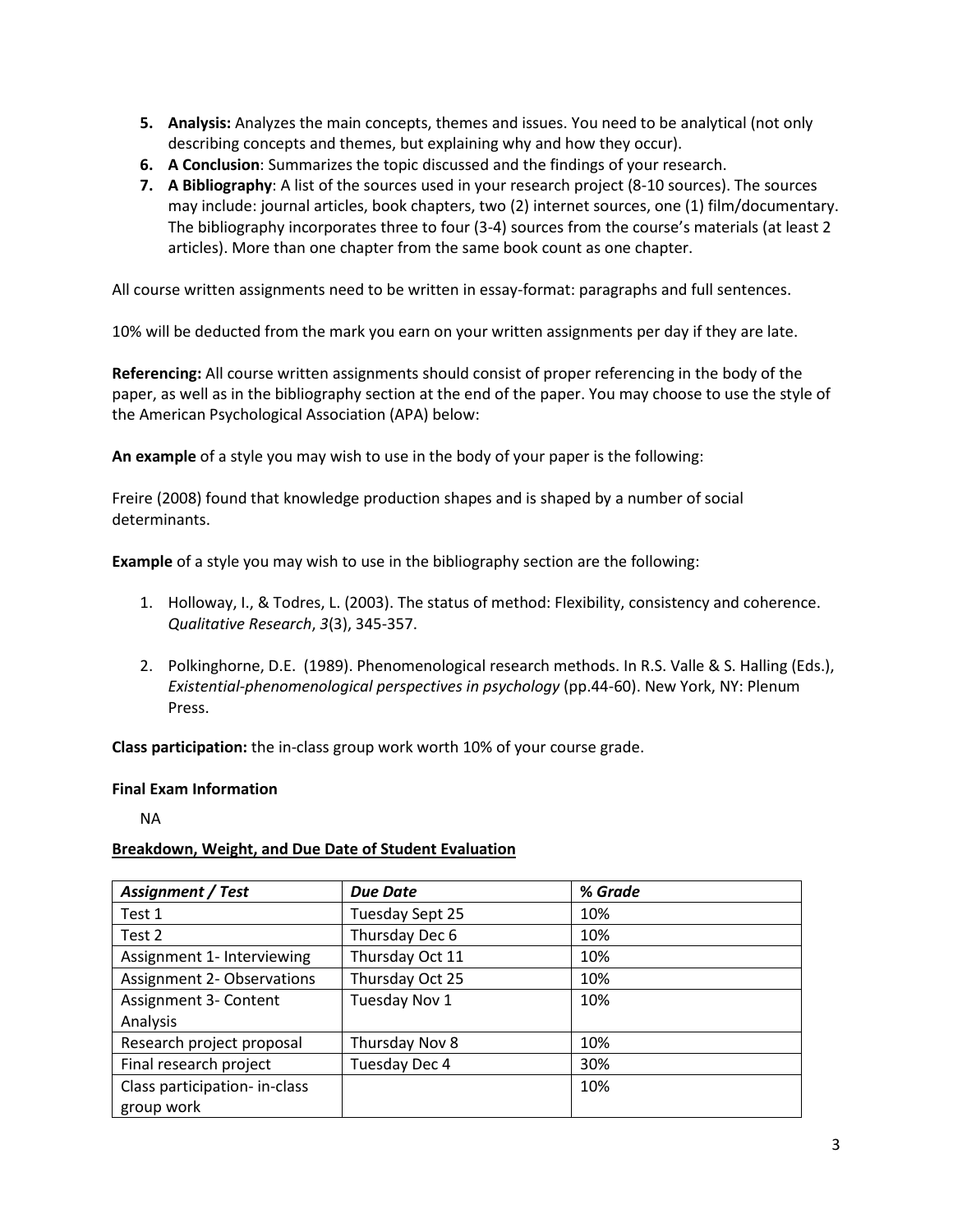## **Grading Scale**

| Grade     | Percent range  | <b>Grade Point Value</b> | <b>Description</b>                       |
|-----------|----------------|--------------------------|------------------------------------------|
| A+        | $96 - 100%$    | 4.0                      | Outstanding performance                  |
| A         | $90 - 95.99\%$ | 4.0                      | Excellent-superior performance           |
| А-        | $85 - 89.99\%$ | 3.7                      |                                          |
| B+        | $80 - 84.99\%$ | 3.3                      |                                          |
| B         | 75 - 79.99%    | 3.0                      | Good - clearly above average performance |
| <b>B-</b> | $70 - 74.99%$  | 2.7                      |                                          |
| $C+$      | $67 - 69.99%$  | 2.3                      |                                          |
| C         | $63 - 66.99%$  | 2.0                      | Satisfactory - basic understanding       |
| $C-$      | $59 - 62.99%$  | 1.7                      |                                          |
| D+        | $55 - 58.99%$  | 1.3                      |                                          |
| D         | $50 - 54.99%$  | 1.0                      | Minimal pass - marginal performance      |
| F         | <50%           | 0                        | unsatisfactory performance               |

Letter grades will be assigned and submitted to the registrar based on the following scale:

The grades for a course component may be scaled to maintain equity among sections and to conform to departmental norms.

#### **Grade Reappraisal**

Within two weeks of the date the exam/assignment is returned, students seeking reappraisal of examinations or assignments must submit a written response to the instructor explaining the basis for reconsideration of one's mark. The instructor will reconsider the grade assigned and will then book a time with the student to discuss his or her work and rationale. It should be noted that a reassessed grade may be raised, lowered, or remain the same.

#### **Technology Use**

Please note that the use of laptops, tablets, cell phones or other electronic devices is **NOT** permitted during lectures. Students who require the use of electronic devices for academic accommodation purposes are exempt from this policy, but must provide documentation from Student Accessibility Services to the instructor. Please be sure to mute your cell phone and refrain from using it during class.

#### **Email**

Feel free to contact me over email at any time. Please put your course number and section in your email's subject line, and include a proper salutation, your full name, student ID, and a proper closing in the body of your email. All emails violating customary email conventions will be ignored. All other emails will be answered within one business day. I do not answer emails over the weekend. Please take that into account when emailing me questions pertaining assignments or exams. If you have a course-related question, please check the course outline first. Questions that can be answered by consulting the course outline will not be answered. Also, please e-mail me for administrative purposes only, for example to set up an appointment. Please do not use e-mail as a replacement for an office visit, if there is something you want to discuss. Questions about the course content and readings, concerns about grades, or any other personal issues should be dealt with in person during my office hours.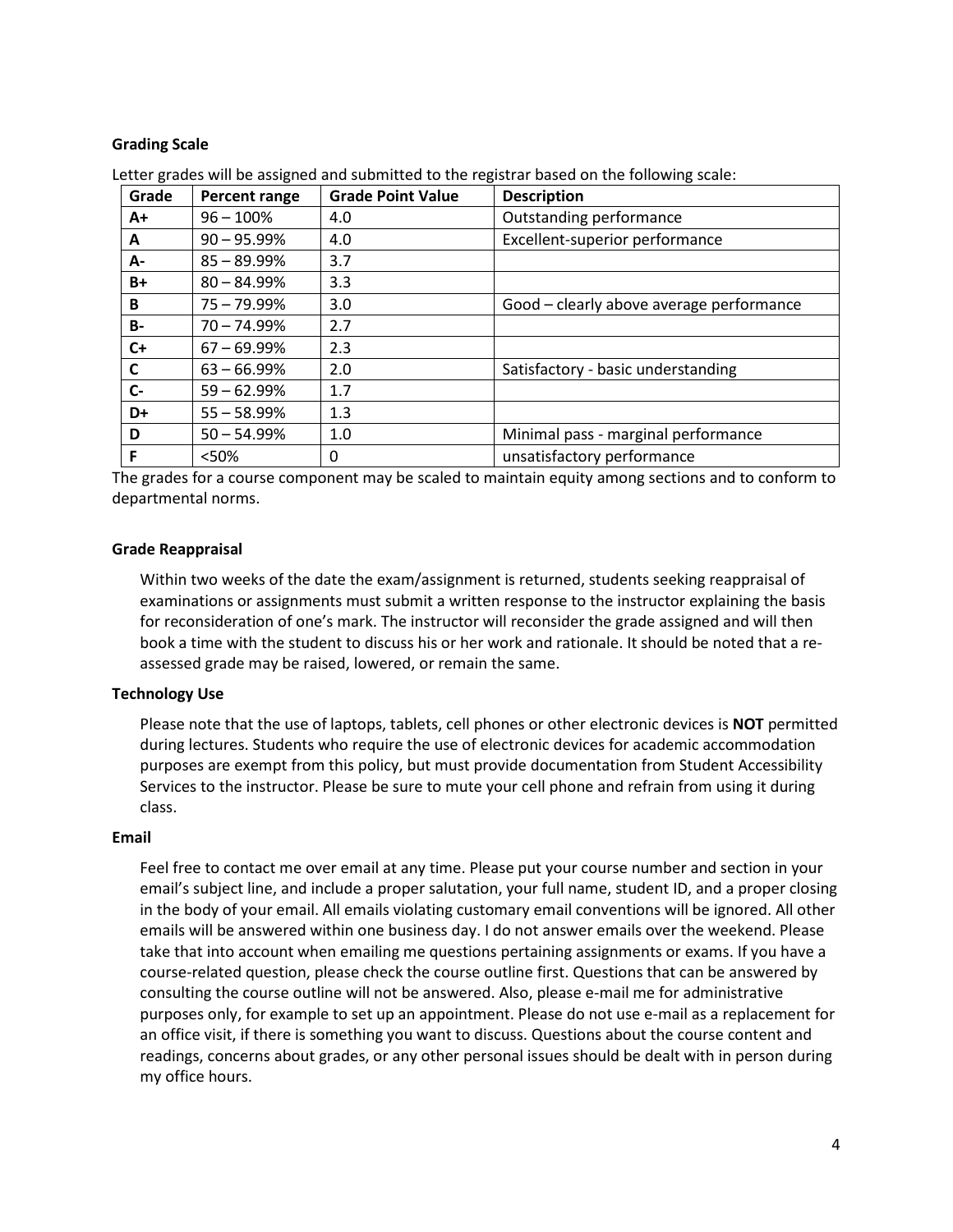#### **Emergency Evacuations**

In the case of fire or other emergency evacuation of this classroom, please proceed to the assembly point at the Social Science - Food Court.

#### **Handing in Papers, Assignments**

- 1. The main Sociology Department office does not deal with any course-related matters. Please speak directly to your instructor.
- 2. **Protection of Privacy:** The Freedom of Information and Protection of Privacy (FOIPP) legislation does not allow students to retrieve any course material from public places. Anything that requires handing back will be returned directly during class or office hours. If students are unable to pick up their assignments from the instructor, they provide the instructor with a stamped, self-addressed envelope to be used for the return of the assignment.
- 3. Final grades are not posted by the Sociology Department. They are only available online.

Hand in hard copies of all your papers, except for your final research project which you need to hand in in a hard copy and email an e-copy of it to: [amadibbo@ucalgary.ca](mailto:amadibbo@ucalgary.ca)

#### **Ethics Research**

Students are advised that any research with human subjects – including any interviewing (even with friends and family), opinion polling, or unobtrusive observation – must have the approval of the Faculty Ethics Committee. In completing course requirements, students must not undertake any human subjects research without discussing their plans with the instructor, to determine if ethics approval is required.

## **Academic Misconduct**

Please refer to the website listed below for information on University of Calgary policies on Plagiarism/Cheating/Other Academic Misconduct: <http://www.ucalgary.ca/pubs/calendar/current/k-5.html>

## **Deferrals**

When possible, please provide advance notice if you are unable to write an exam or complete/turnin assignments on time. All requests for deferral of a course component due to health reasons must be accompanied by written documentation as outlined in the University Calendar and should be obtained while the student has the health issue rather than after recovery. Deferrals will be allowed in the following circumstances: illness, domestic affliction or religious conviction. Travel arrangements, misreading the syllabus, and scheduling conflicts with other classes or employment are not valid reasons for requesting a deferral. Deferrals will not be granted if it is determined that just cause is not shown by the student.

If you have missed a test for a legitimate reason, the instructor can require you to write a "make up" test as close in time to the original test as possible or can choose to transfer the percentage weight to another course component. If the instructor schedules a "make up" test for you, its date and location will be at the convenience of the Department of Sociology.

**Deferred Final Exam Form:** Please note that requests to defer a Registrar scheduled final exam are dealt with through the Registrar's Office. Further information about deadlines, and where paperwork should be taken, is available on the form, which can be found at: <https://www.ucalgary.ca/registrar/student-forms>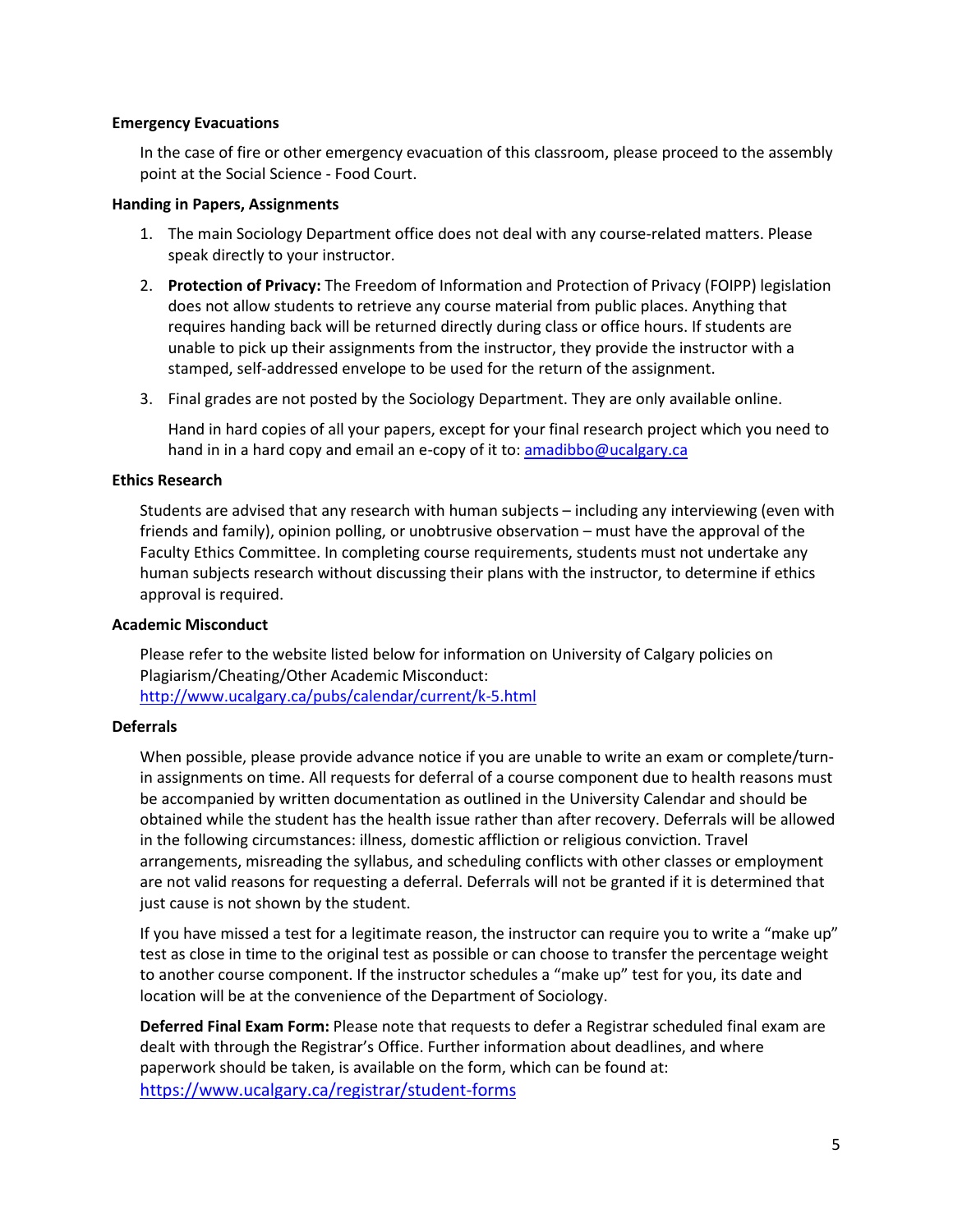**Deferred Term Work Form:** Deferral of term work past the end of a term also requires a form to be filled out. It's available at

[https://www.ucalgary.ca/registrar/files/registrar/deferred\\_termwork15\\_0.pdf](https://www.ucalgary.ca/registrar/files/registrar/deferred_termwork15_0.pdf) 

Once an extension date has been agreed between instructor and student, the form should be taken to the Faculty of Arts Program Information Centre (SS 110) for approval by an Associate Dean (Students).

#### **Student Representation**

The 2018-19 Students' Union VP Academic is Jessica Revington [\(suvpaca@ucalgary.ca\)](mailto:suvpaca@ucalgary.ca).

For more information, and to contact other elected officials with the Student's Union, please visit this link:<https://www.su.ucalgary.ca/about/who-we-are/elected-officials/>

You may also wish to contact the Student Ombudsperson for help with a variety of Universityrelated matters:<http://www.ucalgary.ca/ombuds/contact>

#### **Safewalk**

The University of Calgary provides a "safe walk" service to any location on Campus, including the LRT, parking lots, bus zones, and campus housing. For Campus Security/Safewalk call 220-5333. Campus Security can also be contacted from any of the "Help" phones located around Campus.

#### **Academic Accommodation**

The student accommodation policy can be found at: [ucalgary.ca/access/accommodations/policy.](http://www.ucalgary.ca/access/accommodations/policy)

Students needing an Accommodation because of a Disability or medical condition should communicate this need to Student Accessibility Services in accordance with the Procedure for Accommodations for Students with Disabilities [ucalgary.ca/policies/files/policies/student](http://www.ucalgary.ca/policies/files/policies/student-accommodation-policy.pdf)[accommodation-policy.](http://www.ucalgary.ca/policies/files/policies/student-accommodation-policy.pdf)

Students needing an Accommodation based on a Protected Ground other than Disability, should communicate this need, preferably in writing, to the course instructor.

## **Student Resources**

**[SU Wellness Centre](http://www.ucalgary.ca/wellnesscentre/)**

**[Campus Mental Health Strategy](https://www.ucalgary.ca/mentalhealth/)**

## **CLASS SCHEDULE OF TOPICS AND READING ASSIGNMENTS**

**Week 1: Philosophical Underpinnings: Phenomenology, Critical Ethnography, and Feminism 1**  Sept 6: Introduction to course and review of syllabus - no readings assigned

**Week 2: Philosophical Underpinnings: Phenomenology, Critical Ethnography, and Feminism 2** Sept 11

Tuohy, D., Cooney, A., Dovling, M., Murphy, K. and Sixmith. J. (2O13). "An overview of interpretive phenomenology as a research methodology". *Nurse Researcher*, 20, 6: 17-20. Link Only

[http://ezproxy.lib.ucalgary.ca/login?url=http://search.ebscohost.com/login.aspx?direct=true&db=rzh&A](http://ezproxy.lib.ucalgary.ca/login?url=http://search.ebscohost.com/login.aspx?direct=true&db=rzh&AN=2012171684&site=ehost-live) [N=2012171684&site=ehost-live](http://ezproxy.lib.ucalgary.ca/login?url=http://search.ebscohost.com/login.aspx?direct=true&db=rzh&AN=2012171684&site=ehost-live)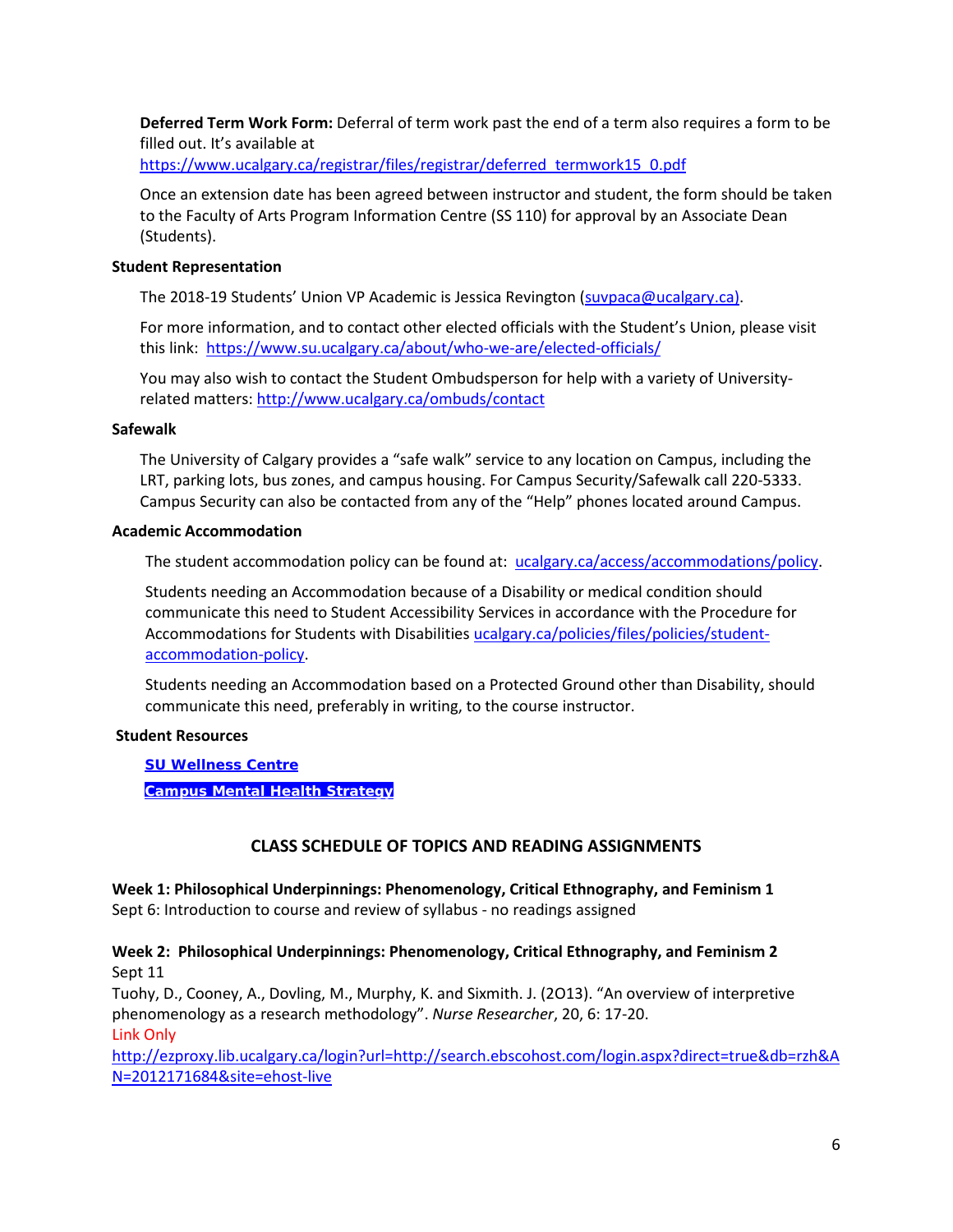Sept 13 Madison, S. (2012). (2<sup>nd</sup> edition). "Introduction to Critical Ethnography: Theory and Method". In *Critical Ethnography: Method, Ethics and Performance*, pp. 1-15. Los Angeles, London, Delhi, Singapore, Washington, DC: Sage. (PDF posted to D2L)

# **Week 3: Philosophical Underpinnings: Phenomenology, Critical Ethnography, and Feminism 3** Sept 18 Reinharz, Shulamit. 1992. "Conclusions". In *Feminist methods in social research*, pp. 241-269. York: Oxford University Press. (PDF posted to D2L)

## Sept 20

Chapter 1 & Chapter 2: Van den Hoonaard, Deborah K. 2011. Qualitative Research in Action, A Canadian Primer. Don Mills: Oxford University Press.

## **Week 4: Research Design**

Sept 25 – Test 1

## Sept 27

Chapter 3: Van den Hoonaard, Deborah K. 2011. Qualitative Research in Action, A Canadian Primer. Don Mills: Oxford University Press.

## **Week 5: Interviewing 1**

Oct 2 Chapter 5: Van den Hoonaard, Deborah K. 2011. Qualitative Research in Action, A Canadian Primer. Don Mills: Oxford University Press. Oct 4: Lecture notes – no readings assigned

# **Week 6: Interviewing 2**

Oct 9 & 11 Liamputtung, P. 2013. "Focus Groups". In Qualitative Research Methods, pp. 74-96. Victoria, Australia: Oxford University Press. (PDF posted to D2L)

## Assignment 1 (Interviewing) due Oct 11

**Week 7: Observations**  Oct 16 & 18 Chapter 4: Van den Hoonaard, Deborah K. 2011. Qualitative Research in Action, A Canadian Primer. Don Mills: Oxford University Press.

**Week 8: Unobtrusive research**  Oct 23 & 25 Chapter 6: Van den Hoonaard, Deborah K. 2011. Qualitative Research in Action, A Canadian Primer. Don Mills: Oxford University Press.

Assignment 2 (Observations) Oct 25